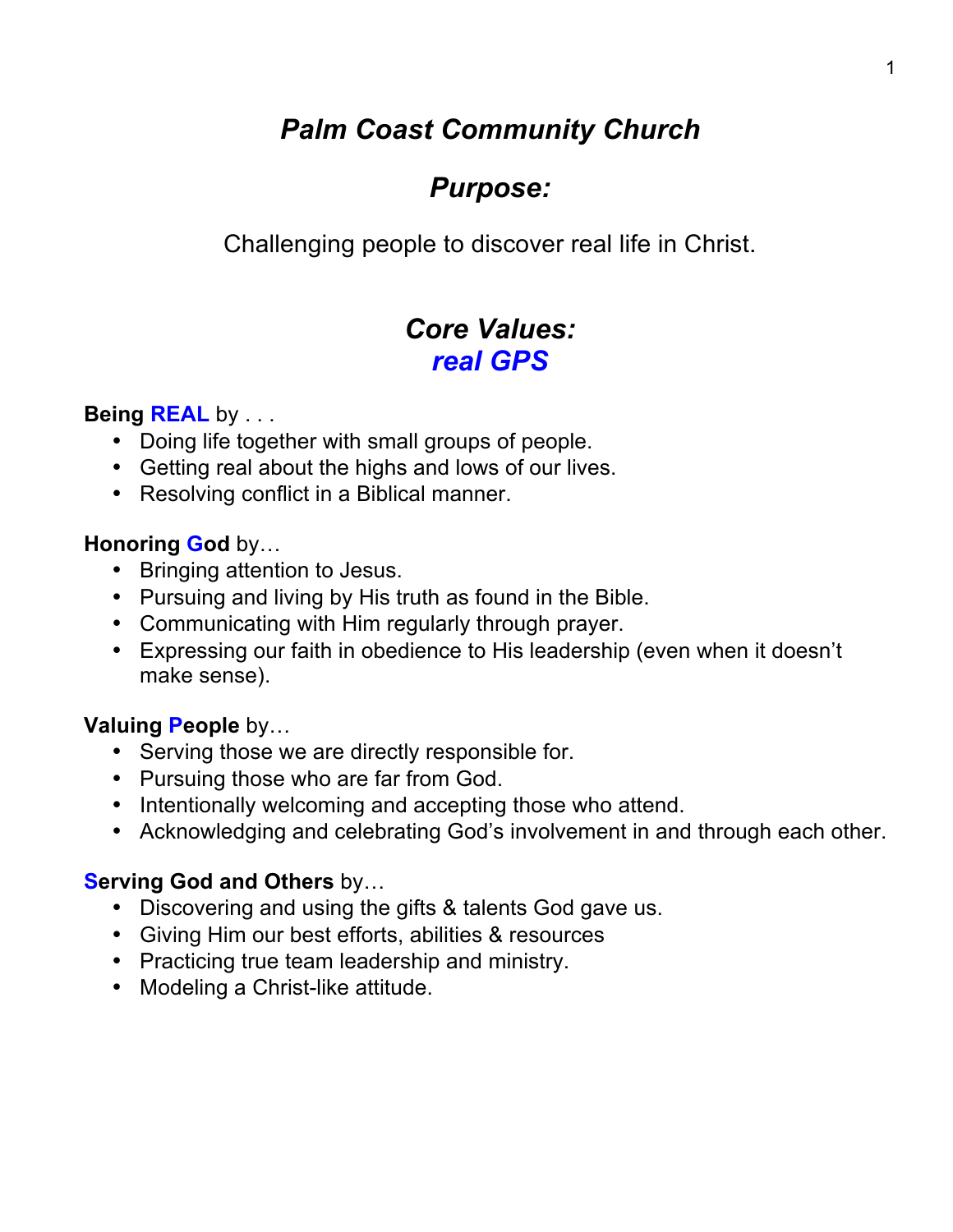## **Being Real The beginning and end of all healthy relationships is being real with God, self and others.**

**Ephesians 4:25 – 26, 32** <sup>25</sup>So stop telling lies. Let us tell our neighbors the truth, for we are all parts of the same body. <sup>26</sup>And "don't sin by letting anger control you." Don't let the sun go down while you are still angry, ... <sup>32</sup>Instead, be kind to each other, tenderhearted, forgiving one another, just as God through Christ has forgiven you.

**John 15:12 - 13** <sup>12</sup>This is my commandment: Love each other in the same way I have loved you.  $13$ There is no greater love than to lay down one's life for one's friends.

#### • **We intentionally do life together with small groups of people.**

**Hebrews 10:25** <sup>25</sup>And let us not neglect our meeting together, as some people do, but encourage one another, especially now that the day of his return is drawing near.

• **We get real about the highs and lows of our lives by regularly sharing our struggles and triumphs with others.**

Galatians 6:2<sup>2</sup> Share each other's burdens, and in this way obey the law of Christ.

#### • **We resolve conflict in a Biblical manner by really doing what it says in Matthew 18 and holding each other accountable for this.**

**Matthew 18:15 - 17** <sup>15"</sup> If another believer sins against you, go privately and point out the offense. If the other person listens and confesses it, you have won that person back.  $16$ But if you are unsuccessful, take one or two others with you and go back again, so that everything you say may be confirmed by two or three witnesses. 17If the person still refuses to listen, take your case to the church. Then if he or she won't accept the church's decision, treat that person as a pagan or a corrupt tax collector.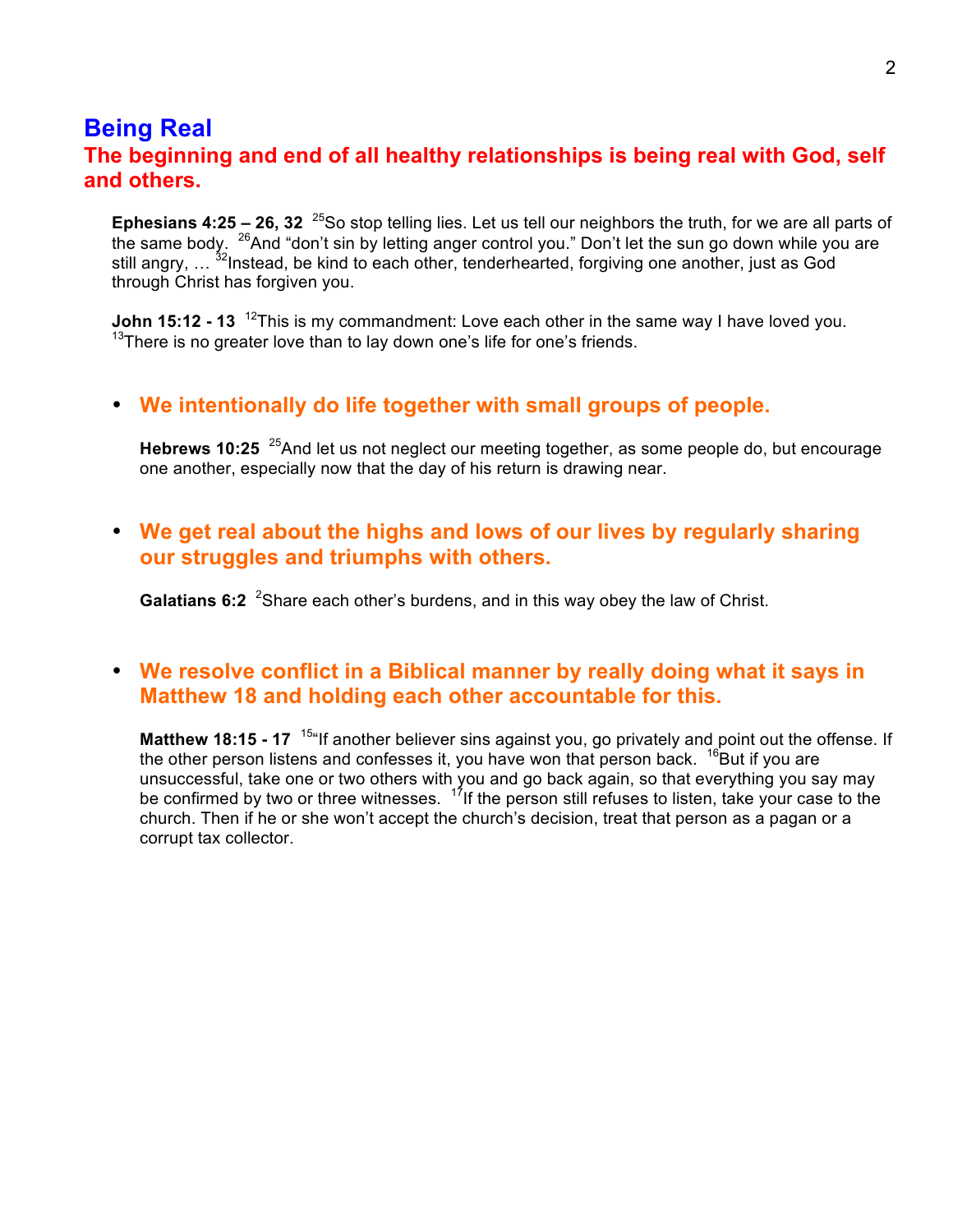## **Honoring God God is number One and we adjust our lives accordingly.**

**Mark 12:29 - 30** 29Jesus replied, "The most important commandment is this: 'Listen, O Israel! The LORD our God is the one and only LORD. <sup>30</sup>And you must love the LORD your God with all your heart, all your soul, all your mind, and all your strength.'

### • **We bring attention to Jesus by clarifying regularly in our communication that Jesus is the only way to God.**

Acts 13:38<sup>38</sup> Brothers, listen! We are here to proclaim that through this man Jesus there is forgiveness for your sins.

**John 10:10** <sup>10</sup>The thief's purpose is to steal and kill and destroy. My purpose is to give them a rich and satisfying life.

### • **We pursue and live by His truth as found in the Bible by regularly referring to the Bible and making it the standard for all of our decisions.**

**2 Timothy 3:14 - 16** <sup>14</sup>But you must remain faithful to the things you have been taught ...<sup>15</sup>You have been taught the holy Scriptures from childhood, and they have given you the wisdom to receive the salvation that comes by trusting in Christ Jesus. <sup>16</sup>All Scripture is inspired by God and is useful to teach us what is true and to make us realize what is wrong in our lives. It corrects us when we are wrong and teaches us to do what is right.

Hebrews 4:12<sup>12</sup>For the word of God is alive and powerful. It is sharper than the sharpest twoedged sword, cutting between soul and spirit, between joint and marrow. It exposes our innermost thoughts and desires.

## • **We communicate with Him regularly through prayer by making prayer a normal part of every church function and stopping to pray when needs come up.**

**1 Thessalonians 5:17** <sup>17</sup>Never stop praying.

• **We express our faith in obedience to His leadership (even when it doesn't make sense) by allowing God's guidance to trump any other decision-making factor.**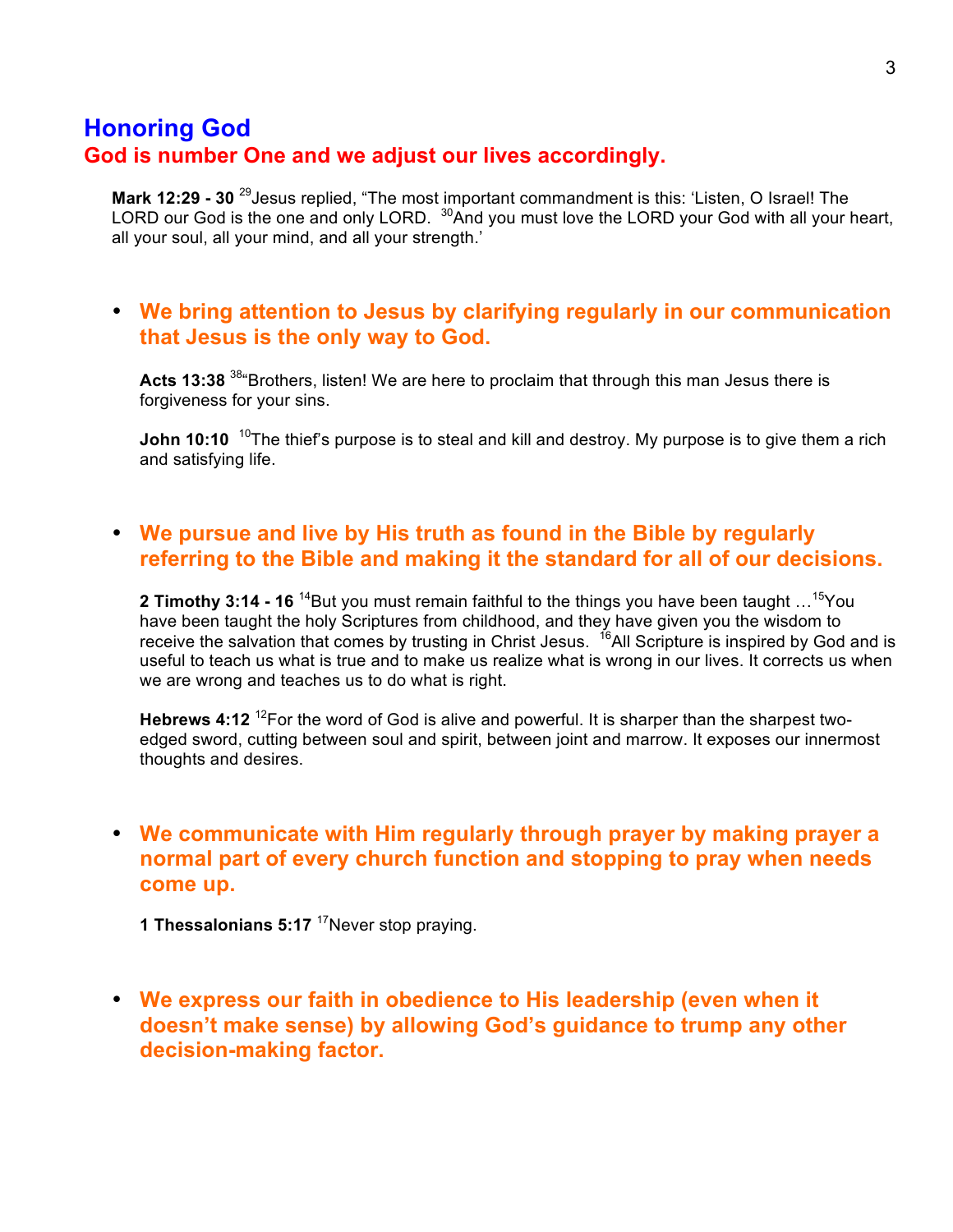Hebrews 11:1 <sup>1</sup> Faith is the confidence that what we hope for will actually happen; it gives us assurance about things we cannot see.

Hebrews 12:1 - 2<sup>1</sup> Therefore, since we are surrounded by such a huge crowd of witnesses to the life of faith, let us strip off every weight that slows us down, especially the sin that so easily trips us up. And let us run with endurance the race God has set before us. <sup>2</sup>We do this by keeping our eyes on Jesus, the champion who initiates and perfects our faith. Because of the joy awaiting him, he endured the cross, disregarding its shame. Now he is seated in the place of honor beside God's throne.

## o **We plan as though God will provide beyond our limited resources.**

Genesis 22:6 - 8 <sup>6</sup>So Abraham placed the wood for the burnt offering on Isaac's shoulders, while he himself carried the fire and the knife. As the two of them walked on together,  $7$ Isaac turned to Abraham and said, "Father?" "Yes, my son?" Abraham replied. "We have the fire and the wood," the boy said, "but where is the sheep for the burnt offering?" <sup>8</sup> God will provide a sheep for the burnt offering, my son," Abraham answered. And they both walked on together.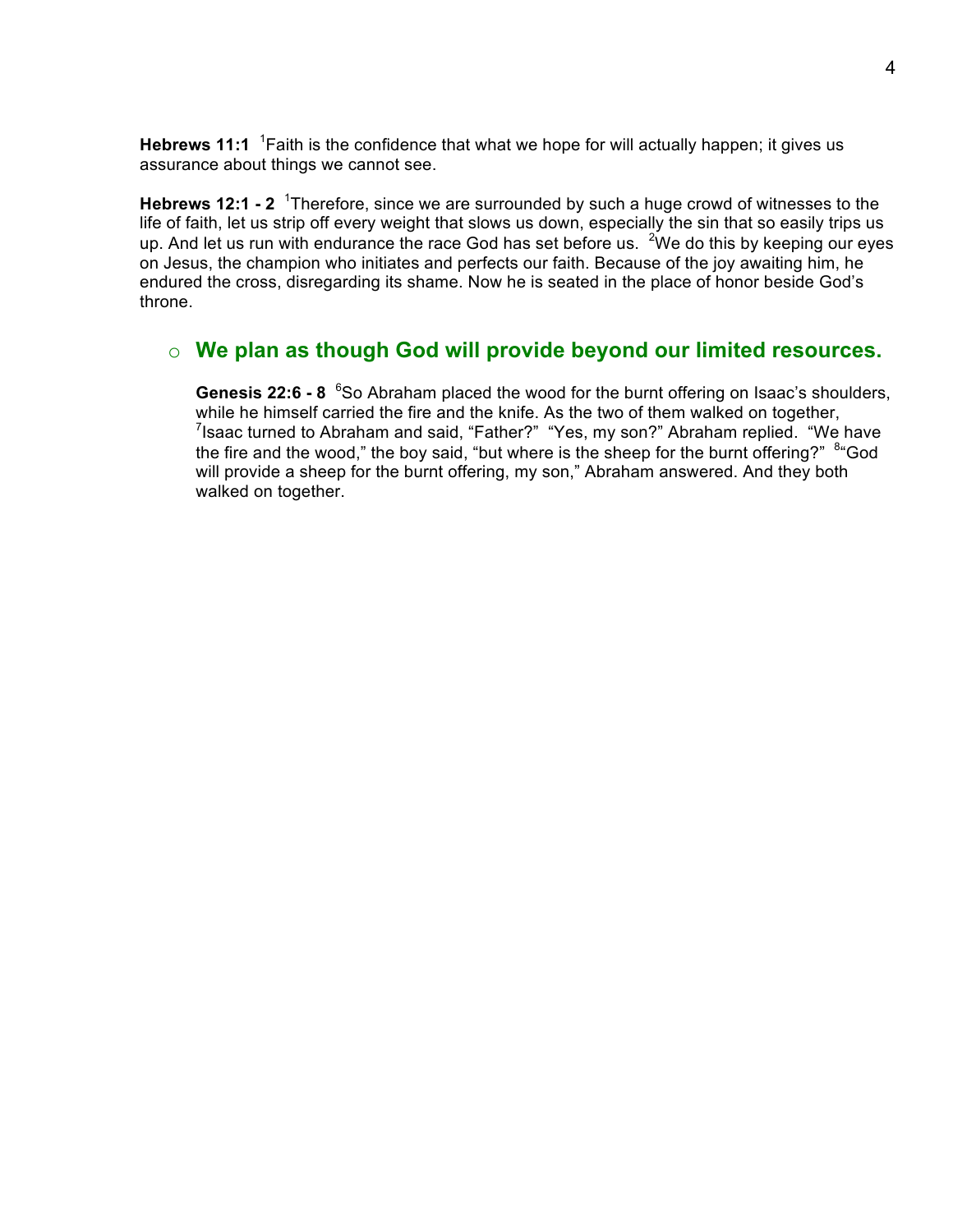## **Valuing People**

## **We focus our time, energy, and money on people because people are of ultimate importance to God.**

**Mark 12:31** <sup>31</sup>The second is equally important: 'Love your neighbor as yourself.' No other commandment is greater than these."

**1 Corinthians 13** "...<sup>2</sup>If I had the gift of prophecy, and if I understood all of God's secret plans and possessed all knowledge, and if I had such faith that I could move mountains, but didn't love others, I would be nothing…."

**John 17:20 - 21** <sup>20</sup> am praying not only for these disciples but also for all who will ever believe in me through their message.  $^{21}$  pray that they will all be one, just as you and I are one—as you are in me, Father, and I am in you. And may they be in us so that the world will believe you sent me.

## • **We serve those we are directly responsible for by intentionally praying for, equipping, and encouraging them on a regular basis.**

**Mark 10:43** <sup>43</sup>But among you it will be different. Whoever wants to be a leader among you must be your servant,…

## • **We pursue those who are far from God by spending a disproportionate amount of our resources developing and implementing effective ways to help people connect with Jesus.**

Luke 15 <sup>"1</sup> Tax collectors and other notorious sinners often came to listen to Jesus teach. <sup>2</sup> This made the Pharisees and teachers of religious law complain that he was associating with such sinful people—even eating with them! <sup>3</sup>So Jesus told them this story: <sup>4</sup>"If a man has a hundred sheep and one of them gets lost, what will he do? Won't he leave the ninety-nine others in the wilderness and go to search for the one that is lost until he finds it? <sup>5</sup>And when he has found it, he will joyfully carry it home on his shoulders. <sup>6</sup>When he arrives, he will call together his friends and neighbors, saying, 'Rejoice with me because I have found my lost sheep.'…"

## o **We constantly evaluate the culture in order to remain relevant by being ardent students of the culture in which we live and regularly hanging out with un-churched people.**

**1 Corinthians 9:22** <sup>22</sup>When I am with those who are weak, I share their weakness, for I want to bring the weak to Christ. Yes, I try to find common ground with everyone, doing everything I can to save some.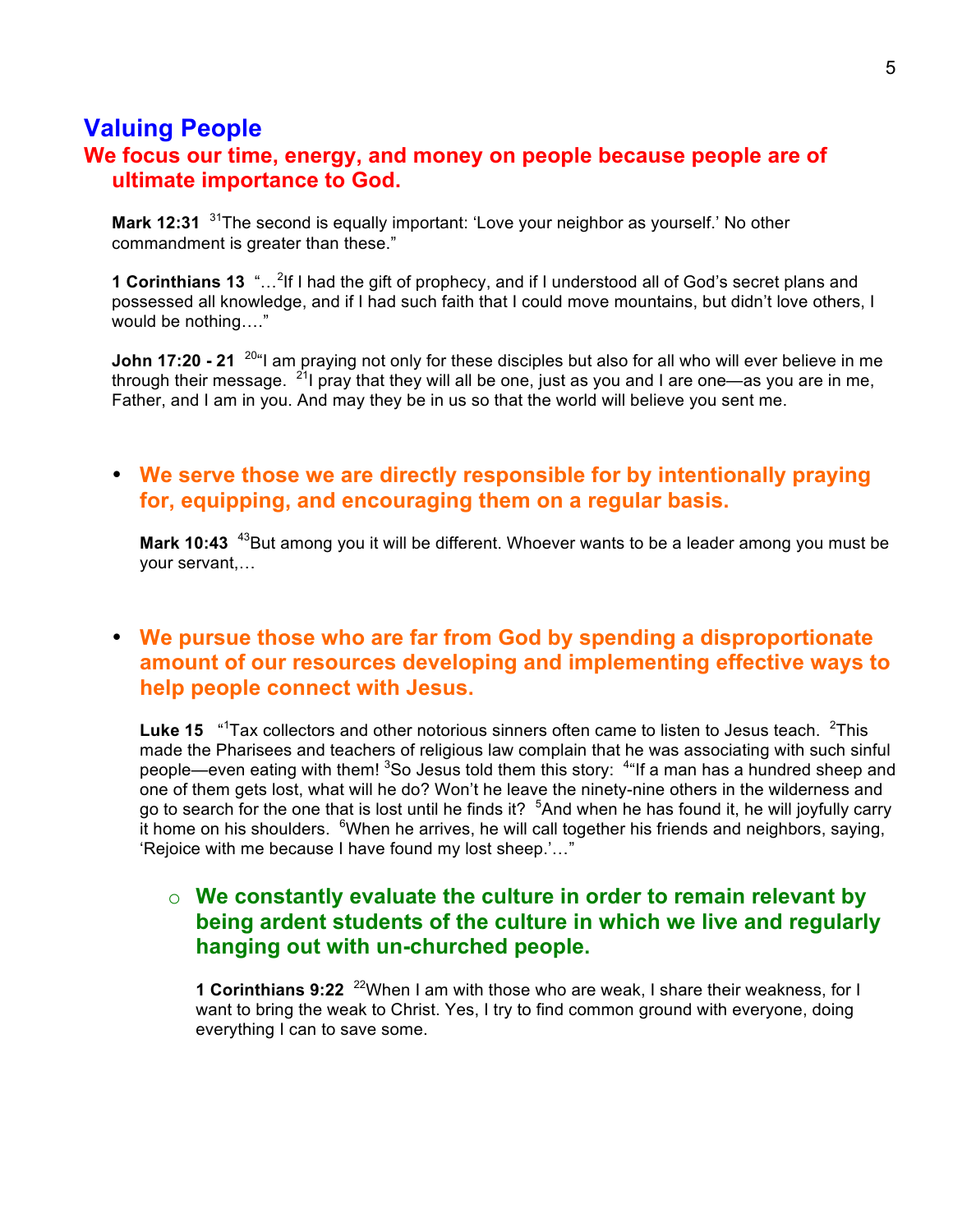## • **We intentionally welcome and accept every guest who attends our events and activities.**

Hebrews 13:1 - 2<sup>1</sup> Keep on loving each other as brothers and sisters. <sup>2</sup>Don't forget to show hospitality to strangers, for some who have done this have entertained angels without realizing it!

## • **We celebrate God's involvement in and through each other by bringing attention to "God stories" when we meet; and regularly scheduling environments specifically for this.**

**2 Corinthians 13:11** 11Dear brothers and sisters, I close my letter with these last words: Be joyful. Grow to maturity. Encourage each other. Live in harmony and peace. Then the God of love and peace will be with you.

**1 Thessalonians 5:11** 11So encourage each other and build each other up, just as you are already doing.

**Hebrews 10:24** <sup>24</sup> Let us think of ways to motivate one another to acts of love and good works.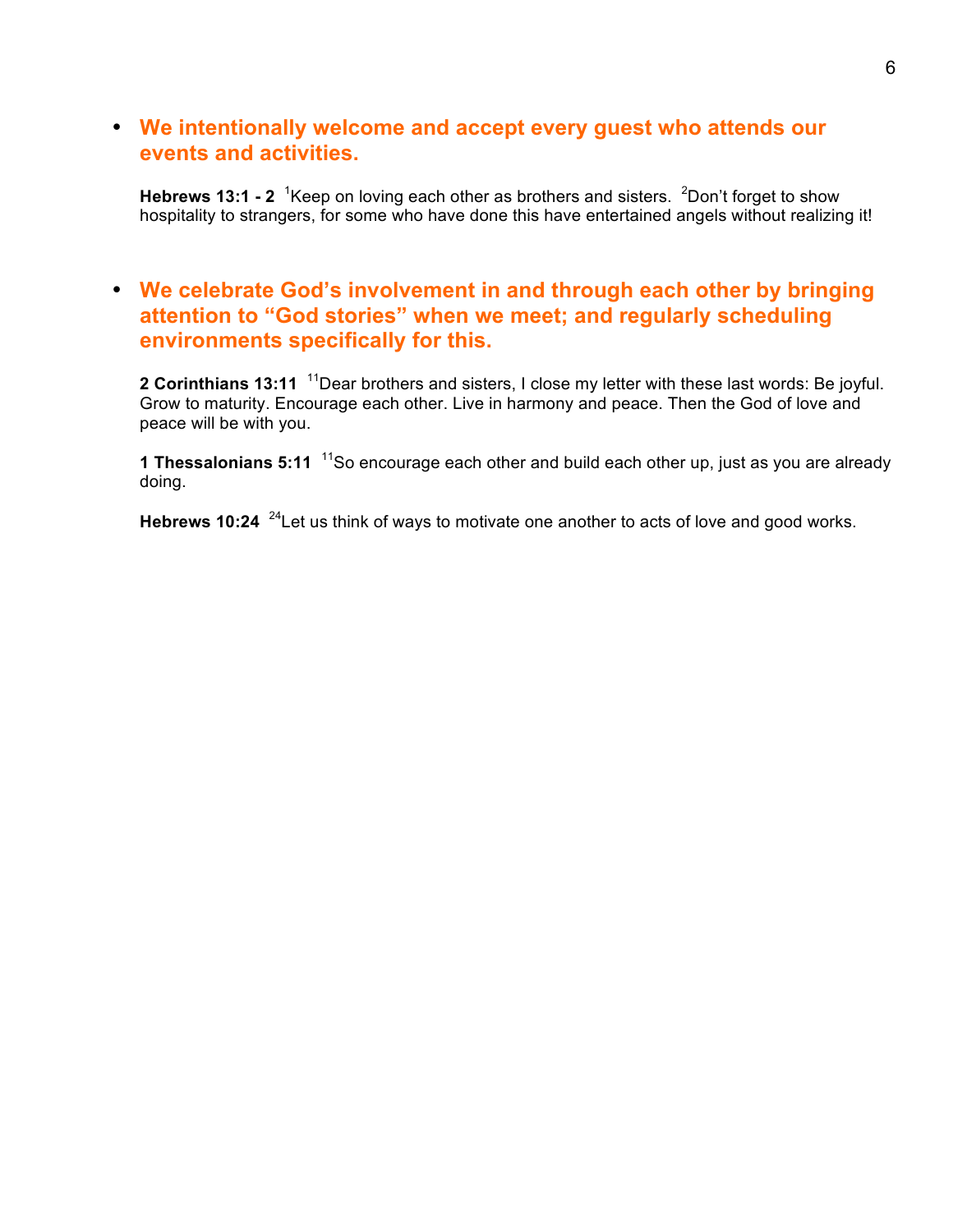## **Serving God and Others We actively adjust our lives to better serve God and people.**

**Philippians 2:3-4** <sup>3</sup>Don't be selfish; don't try to impress others. Be humble, thinking of others as better than yourselves. <sup>4</sup>Don't look out only for your own interests, but take an interest in others, too.

Acts 1:8 <sup>8</sup>But you will receive power when the Holy Spirit comes upon you. And you will be my witnesses, telling people about me everywhere—in Jerusalem, throughout Judea, in Samaria, and to the ends of the earth."

**Matthew 5:16** <sup>16</sup>In the same way, let your good deeds shine out for all to see, so that everyone will praise your heavenly Father.

## • **We discover and use the gifts & talents God gave us by offering opportunities for every regular attender to discover & implement these gifts in an existing ministry of the church.**

Romans 12:3-8 "...<sup>5</sup>so it is with Christ's body. We are many parts of one body, and we all belong to each other. <sup>6</sup>In his grace, God has given us different gifts for doing certain things well...."

#### • **We give God our best efforts, abilities and resources.**

Ephesians 6:7<sup>7</sup> Work with enthusiasm, as though you were working for the Lord rather than for people.

#### o **We regularly challenge our status quo by asking in every planning and strategic meeting if our methods are still relevant and most effective.**

**Revelation 3:15** 15"I know all the things you do, that you are neither hot nor cold. I wish that you were one or the other!

## • **We practice true team leadership and ministry by operating in consensus decision-making and by building teams for every practical function of ministry.**

**Ephesians 4:11 - 13** <sup>11</sup>Now these are the gifts Christ gave to the church: the apostles, the prophets, the evangelists, and the pastors and teachers. 12Their responsibility is to equip God's people to do his work and build up the church, the body of Christ. <sup>13</sup>This will continue until we all come to such unity in our faith and knowledge of God's Son that we will be mature in the Lord, measuring up to the full and complete standard of Christ. (See also **Acts 6:1-7** and **1 Corinthians 12**)